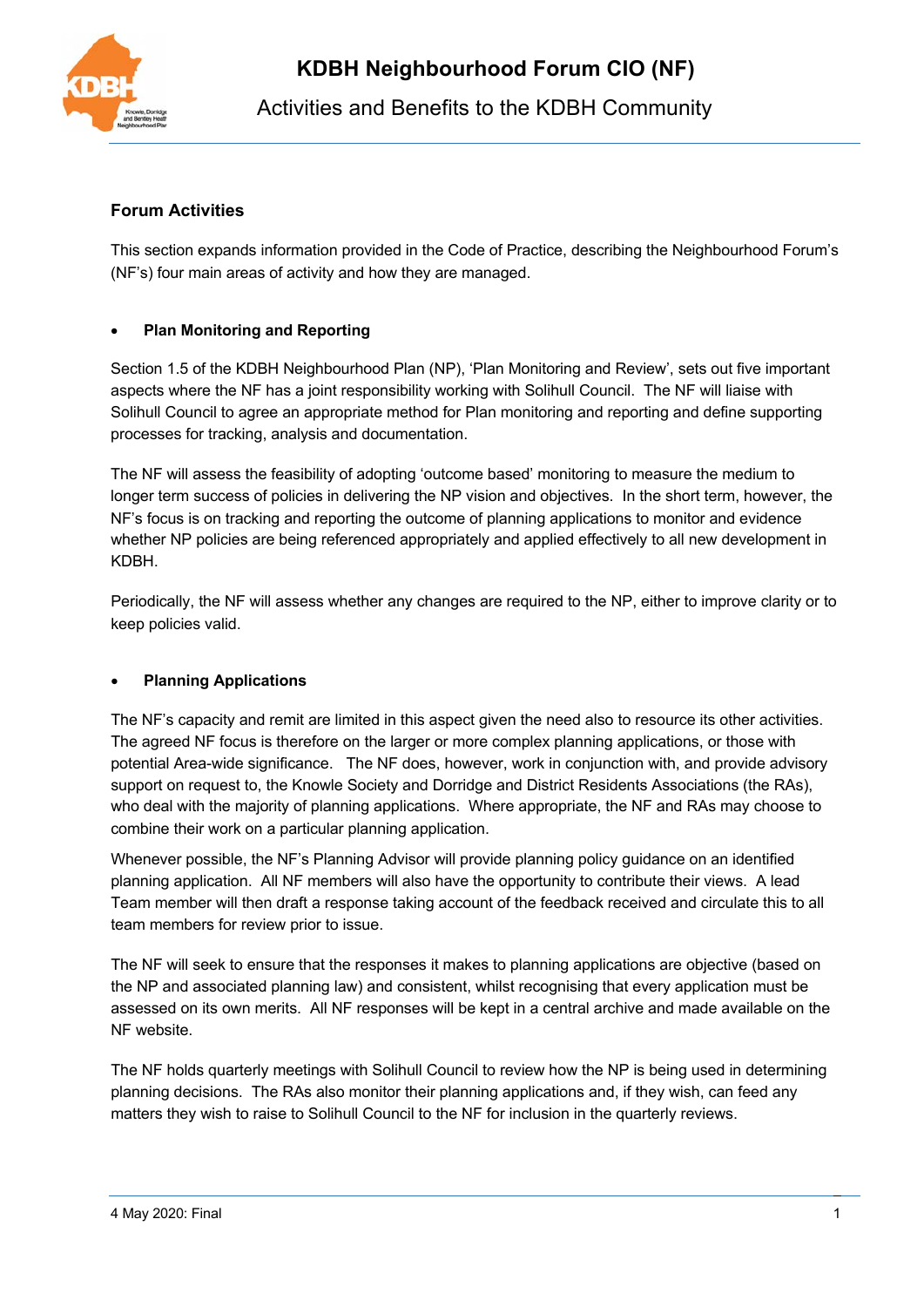

### • **Solihull Council Local Plan Review (LPR)**

Since late 2015, Solihull Council (SMBC) has been undertaking a review of its Local Plan. This sets out the strategic policies governing the scale and type of new development proposed across the Borough. The LPR is expected to have significant implications for the future of the KDBH Neighbourhood Area.

Development of the LPR must follow a prescribed series of stages that require public consultation. The NF has consequently identified as number of tasks in relation to the LPR, including:

- **1.** as a minimum, responding to consultations on draft versions of the Local Plan to reflect the views of the community members of the Forum and, as far as possible, of the wider community
- **2.** pro-actively gathering evidence relating to key planning issues for example transport, landscape, housing - to serve as an objective basis for informing responses to consultations
- **3.** pressing for early, active involvement in (not just consultation on) Concept Masterplanning
- **4.** leading community-wide communication and engagement for all SMBC consultations
- **5.** being the primary focus for community representation (closely supported by the RAs)
- **6.** maintaining on-going contact with SMBC
- **7.** undertaking early assessment of potential consequential changes required to the NP to keep it valid.

To support this work, the NF will seek to ensure that SMBC proposals relevant to the KDBH Neighbourhood Area are publicised as widely as possible and enable ways of collecting community feedback. This may include, for example, presentations and discussion at Forum meetings, liaison through the Residents Associations or other community organisations, electronic methods of communication as well as paper based methods through eg. the Knowle library. The scope of what can be done will be driven by the NF resources available at the appropriate time to undertake work within the required statutory response timescales.

The NF's Planning Advisor(s) will play a particularly important role in this aspect of NF activities.

### • **Neighbourhood Community Infrastructure Levy (NCIL), Community Actions and Wider Community Involvement**

The NF is committed to maintaining regular, pro-active (including face to face) community engagement, and in this regard differs slightly from the role of the RA's. SMBC is looking to the Neighbourhood Forum to take a lead role on NCIL and other aspects of community engagement on behalf of KDBH (in the absence of a Parish Council). Some aspects of what this work could cover are incorporated in the Neighbourhood Plan, as set out in Appendix 4, 'Community Actions'. With limited resources, however, the NF will need to prioritise community-related activities, unless and until more people join the team.